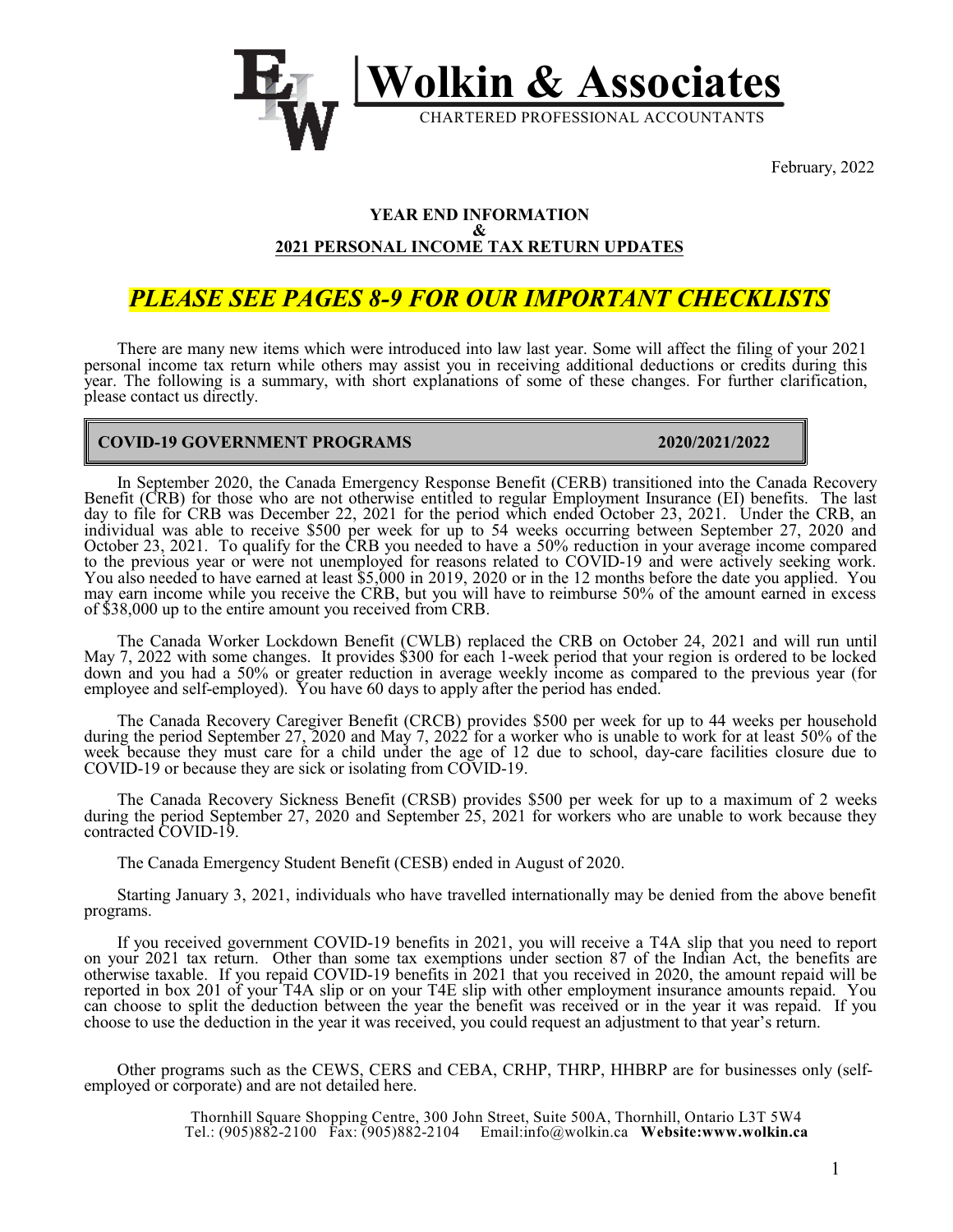# **CANADA WORKERS BENEFIT (CWB) CHANGES MESSES ARE NEW FOR 2021**

For 2021 and later years, the benefit is equal to 26% of working income over \$3,000 up to a maximum of \$1,395 for single individuals without dependants and \$2,403 for families (couples and single parents). There is a budget proposal that may allow the spouse with the lower working income to exclude \$14,000 from the CWB phase-out calculation.

# **CLIMATE ACTION INCENTIVE CHANGES (CAI) NEW FOR 2021**

Starting in July 2022, the CAI will become a quarterly benefit. To be eligible you need to file your return, even if you did not receive any income in the year.

# **HOME OFFICE EXPENSE DEDUCTION UPDATE NEW FOR 2021**

The flat rate method of deducting \$2 per workday at home that was allowed in 2020 will also apply to 2021, with the limit being raised from \$400 in 2020 to \$500 in 2021.

# **POSTDOCTORAL FELLOWSHIP INCOME NEW FOR 2021**

Postdoctoral fellowship income is now included as earned income for RRSP purposes and will be retroactive to 2011. If you had postdoctoral fellowship income in a tax year since 2011 you could send an adjustment request to CRA to have your RRSP contribution room adjusted.

# **CANADA PENSION PLAN PHASE-IN UPDATE FOR 2021**

The CPP contribution rates is 5.45% for 2021 and 5.70% for 2022 and will continue to increase to 5.95% by 2025.

# **INTEREST ON STUDENT LOANS UPDATE FOR 2021**

Effective April 21, 2021, interest on the federal portion of Canada Student Loans and Canada Apprentice Loans are suspended until March 31, 2023.

# **CANADA TRAINING CREDIT UPDATE FOR 2021**

The Canada Training Credit is a refundable tax credit pool that began accumulating in 2019 for individuals aged 25 to 65 who paid eligible tuition fees. It accumulates at \$250 per year for years that your income falls within \$10,342 and \$151,978 with a lifetime maximum of \$5,000 . You can claim up to 50% of your eligible tuition fees up to their Canada Training Credit Limit on line 45350 which will reduce your tax owing. The pool began accumulating in 2019 and as of 2021 the pool amount is \$750.

# **SENIORS HOME SAFETY TAX CREDIT NEW FOR 2021**

In 2021, seniors who own or rent a home or those who live with relatives who are seniors will be able to claim a refundable tax credit equal to 25 percent of up to \$10,000 in eligible expenses relating to safety and accessibility or that helps a senior be more functional at home. Some examples include grab bars in a washroom, wheelchair ramps, non-slip flooring, installing a ground floor bedroom for a senior, etc.

# **PRINCIPAL RESIDENCE EXEMPTION**

An individual who was not a resident in Canada in the year the individual acquired a residence will not be able to claim the exemption for that year. This is intended to ensure that permanent non-residents are not eligible for the exemption on any part of a gain from the disposition of a residence.

Trusts that designate a property as a principal residence for a tax year that begins after 2016 will be required to be a spousal or common-law partner trust, an alter ego trust (or a similar trust for the exclusive benefit of the settlor during the settlor's lifetime), a qualifying disability trust, or a trust for the benefit of a minor child of deceased parents in each year that begins after 2016 for which the designation applied.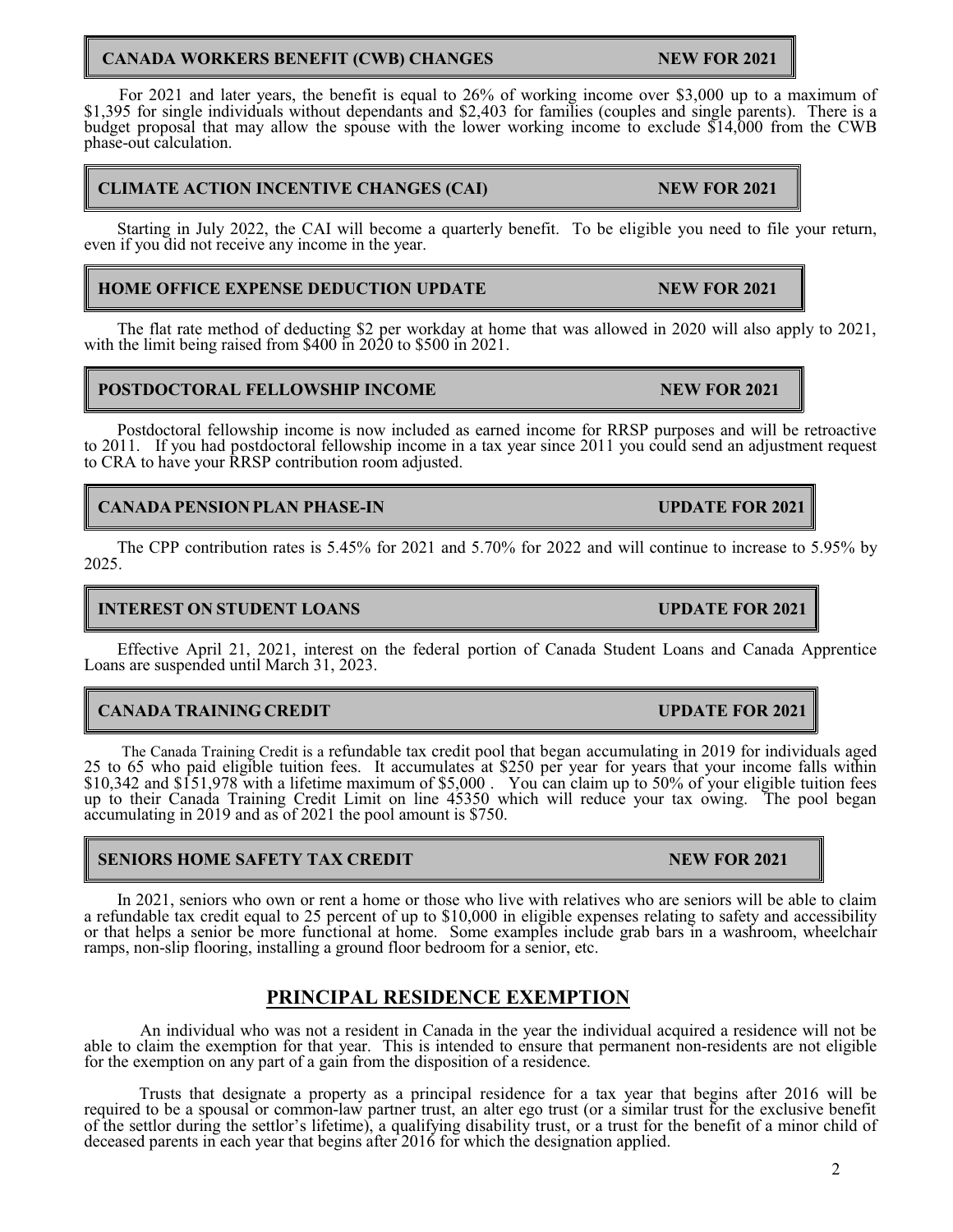In addition, the trust's beneficiary who, or whose family member, occupies the residence for the year will be required to be a resident in Canada in the year, and will be required to be a family member of the individual who creates the trust. There are complex transitional rules that provide relief for affected trusts for property owned at the end of 2016 and disposed of after 2016.

### **REPORTING REQUIREMENT (SEE PAGE 8, ITEM 16)**

Taxpayers will have to report the disposition of a property for which the principal residence exemption is claimed, even if the exemption fully eliminates the capital gain. In the case of individuals, reporting will therefore be required for sales that occur anytime in 2016 and thereafter. Where taxpayers do not report the sale and do not designate the property as a principal residence on their income tax return, the principal residence exemption will not be allowed.

> The CRA will be authorized to accept late-filed principal residence designations. However, the normal three-year limitation period reassessment will only begin once the form is filed.

> Where a disposition is not reported in the taxpayer's tax return for the year in which the property is disposed of by the taxpayer, the CRA will have the authority to assess that taxpayer indefinitely with respect to the disposition.

# **RRSP's**

### **INCREASED CONTRIBUTION LIMITS**

The maximum dollar limit on RRSP contributions for 2021 has been increased to **\$27,830**. For 2022 the limit increases to \$29,210.

*For 2021, the RRSP contribution limit is 18% of your 2020 earned income to a maximum of \$27,830 PLUS any unused contribution limit from 1991 - 2020. The maximum will be reduced by a pension adjustment (reported on your 2020 T4) where you are entitled to either Registered Pension Plan or Deferred Profit Sharing Plan benefits.*

### **AGE LIMIT**

The last time an individual can contribute to their registered pension plans (RPPs) and RRSPs is December 31<sup>st</sup> in the year they turn 71. Individuals must also convert their RRSPs to RRIFs by this date and start to withdraw from their RRIF's in the year they turn 72.

#### **CONTRIBUTIONS MUST BE MADE ON OR BEFORE TUESDAY, MARCH 1, 2022 IN ORDER TO OBTAIN A DEDUCTION FROM 2021 INCOME.**

Your 2021 contribution limit can be determined by one of the following methods:

- (a) If we prepared your 2020 income tax return our client letter stated how much you were eligible to contribute (**please confirm with amount (b) below**);
- (b) Your 2020 Notice of Assessment mailed to you by the government has a separate section outlining how much you are eligible to contribute. **DON'T FORGET TO REDUCE THE AMOUNT BY ANY UNUSED CONTRIBUTIONS FROM PRIOR YEARS WHICH ARE REFLECTED ON YOUR NOTICE OF ASSESSMENT JUST BELOW YOUR CONTRIBUTION LIMIT;**
- (c) You can call 1-800-959-8281 to speak to a CRA representative;
- (d) You can call our office and we will give you your 2021 contribution limit which we may have on file.

### **PLANNING POINTS TO CONSIDER**

- 1. Contributions to an RRSP should be made at the beginning of the year to maximize the tax-free accumulation of income in the plan.
- 2. Interest on funds borrowed to contribute to an RRSP is not deductible. Accordingly, consideration should be given to increasing debt where the interest expense is deductible and using savings for the RRSP contribution.
- 3. **AN INDIVIDUAL OVER 71 MAY NOT CONTRIBUTE TO AN RRSP. HOWEVER, IF THE SPOUSE IS UNDER 72, CONTRIBUTIONS MAY BE MADE TO A SPOUSAL RRSP SUBJECT TO EARNED INCOME LIMITS OF THE CONTRIBUTOR.**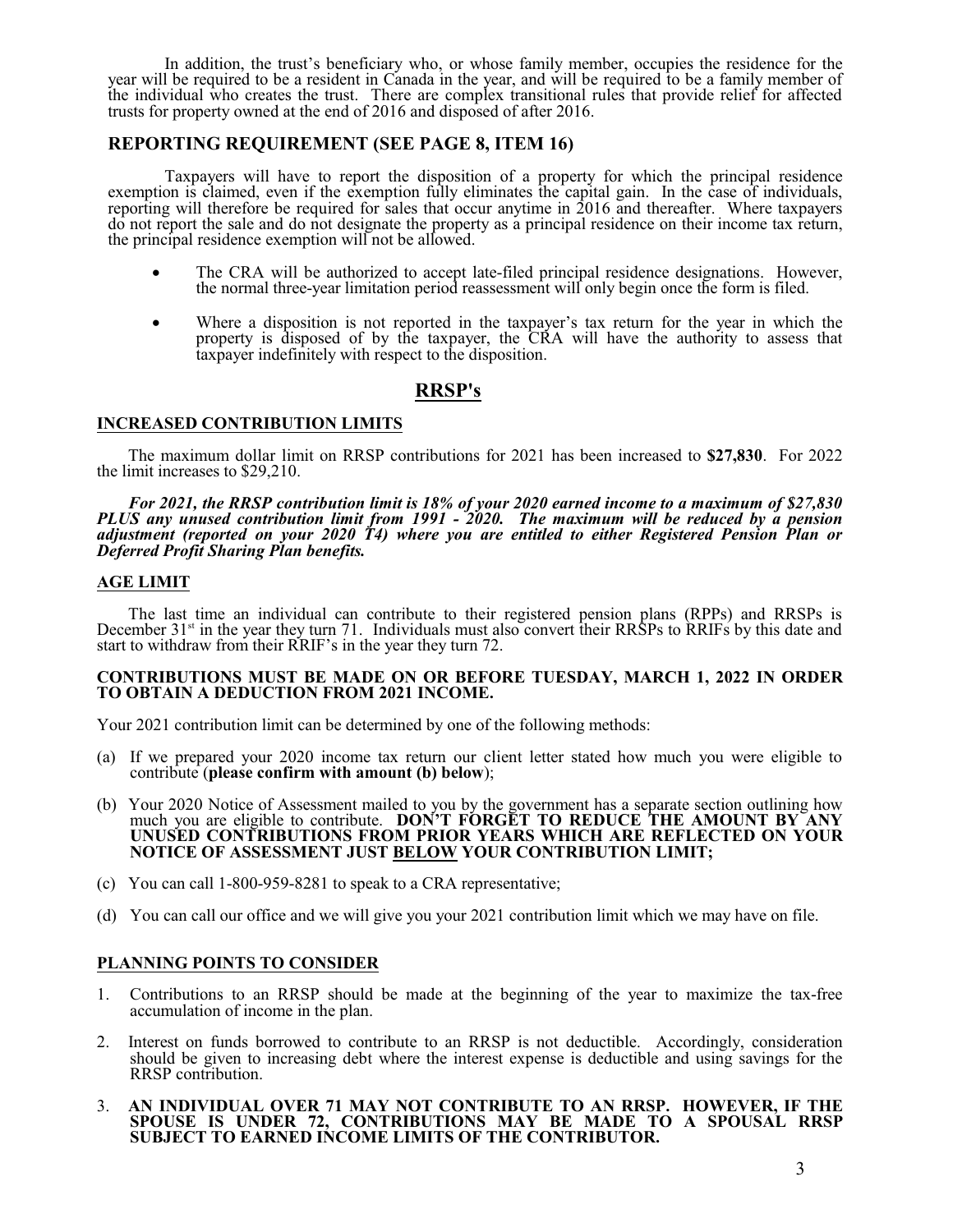- 4. It may be tax effective to withdraw funds from an RRSP in a low income year. (e.g. sabbaticals, maternity leave, year of forming a professional practice, year in which losses are incurred).
- 5. It may be possible to have a self-administered RRSP invest in a mortgage on your home. The mortgage must be insured by a corporation offering its services to the public in Canada as an insurer of mortgages (e.g., Canada Mortgage and Housing Corporation) and administered by an approved lender under the National Housing Act.
- 6. An individual intending to give up Canadian residency can elect to file a separate return for income from an RRSP. This election would be beneficial where the individual's marginal tax rate would be lower than the withholding tax rate. The foreign tax implications of making the election should be considered.
- 7. An individual may consider making a non-cash contribution (e.g., shares with an inherent capital gain) to an RRSP. The individual would be deemed to have disposed of those shares at fair market value and must recognize the capital gain. **HOWEVER, DO NOT TRANSFER SHARES WITH AN INHERENT CAPITAL LOSS, AS THE LOSS WILL BE DENIED. SELL SHARES FIRST TO TRIGGER THE LOSS AND THEN USE THE CASH TO TRANSFER TO THE RRSP.**
- 8. An additional RRSP deduction may be available if you received a "retiring allowance" in the year. In general, you may transfer to your RRSP an amount up to \$2,000 per year of service before 1996, plus \$1,500 per year of service before 1989 during which you were not a member of an RPP or DPSP. In order to waive the usual withholding tax on retiring allowances, have your employer contribute these amounts directly to an RRSP for you.
- 9. Tax-free withdrawals of up to \$10,000 a year from RRSPs will be allowed to help with the RRSP annuitant's, or his or her spouse's expenses if enrolled in a qualifying post-secondary educational program. A maximum of \$20,000 can be withdrawn over a six-year period. After ceasing full-time studies, the withdrawn amounts must be repaid to the RRSP over 10 years otherwise they will be included in income. Generally, it will only make sense to contribute to an RRSP if the student can claim a deduction from income and reduce his or her tax bill.
- 10. On death, the value of an individual's Registered Retirement Savings Plan (RRSP) or Registered Retirement Income Fund (RRIF) may be transferred tax-free to an RRSP or RRIF for a surviving spouse or, if there is no surviving spouse, to other qualifying dependants who are financially dependent. It should be noted that qualifying dependants are generally limited to minors and infirm children or grandchildren. In the case of minors, the deferral can only be in the form of a short-term annuity for the period to age 18.
- 11. An individual is allowed to contribute up to \$2,000 over their RRSP contribution limit without penalty.

# **TAX-FREE SAVINGS ACCOUNTS**

As of January 2, 2009, Canadian resident individuals 18 years and older have been able to contribute to a Tax-Free Savings Account (TFSA) which will allow them to earn income on savings and investments on a tax free basis. The TFSA parallels an RRSP except that contributions are not deductible, and the withdrawals of contributions and income earned in the account are not taxable. As well while the primary purpose of the RRSP is for retirement, the TFSA offers short-term tax-free savings along with long term financial planning.

### **FEATURES**

- 1. Contributions were limited to \$5,000 per year for years from 2009 to 2012 and \$5,500 per year for the years 2013 - 2014. In 2015 the contribution limit was increased to \$10,000. In 2016 the contribution limit reverted back to \$5,500 and stayed at \$5,500 for 2017 and 2018. For 2019 to 2021 the contribution limit is \$6,000 and is \$6,000 again for 2022. **THERE IS NO UPPER AGE LIMITATION.** The cumulative contribution limit as at December 31, 2021 is **\$75,500.**
- 2. While there is an annual limit there is no lifetime contribution limit and any unused contribution room can be carried forward. As well, withdrawals made from the TFSA will be added to the unused TFSA contribution room at the start of the following year.
- 3. Investments eligible for a TFSA are the same as an RRSP. Similarly, the transfer of non-registered capital properties to a TFSA will create a deemed sale at fair market value which may result in a taxable capital gain.

### **ANY CAPITAL LOSSES WILL NOT BE DEDUCTIBLE.**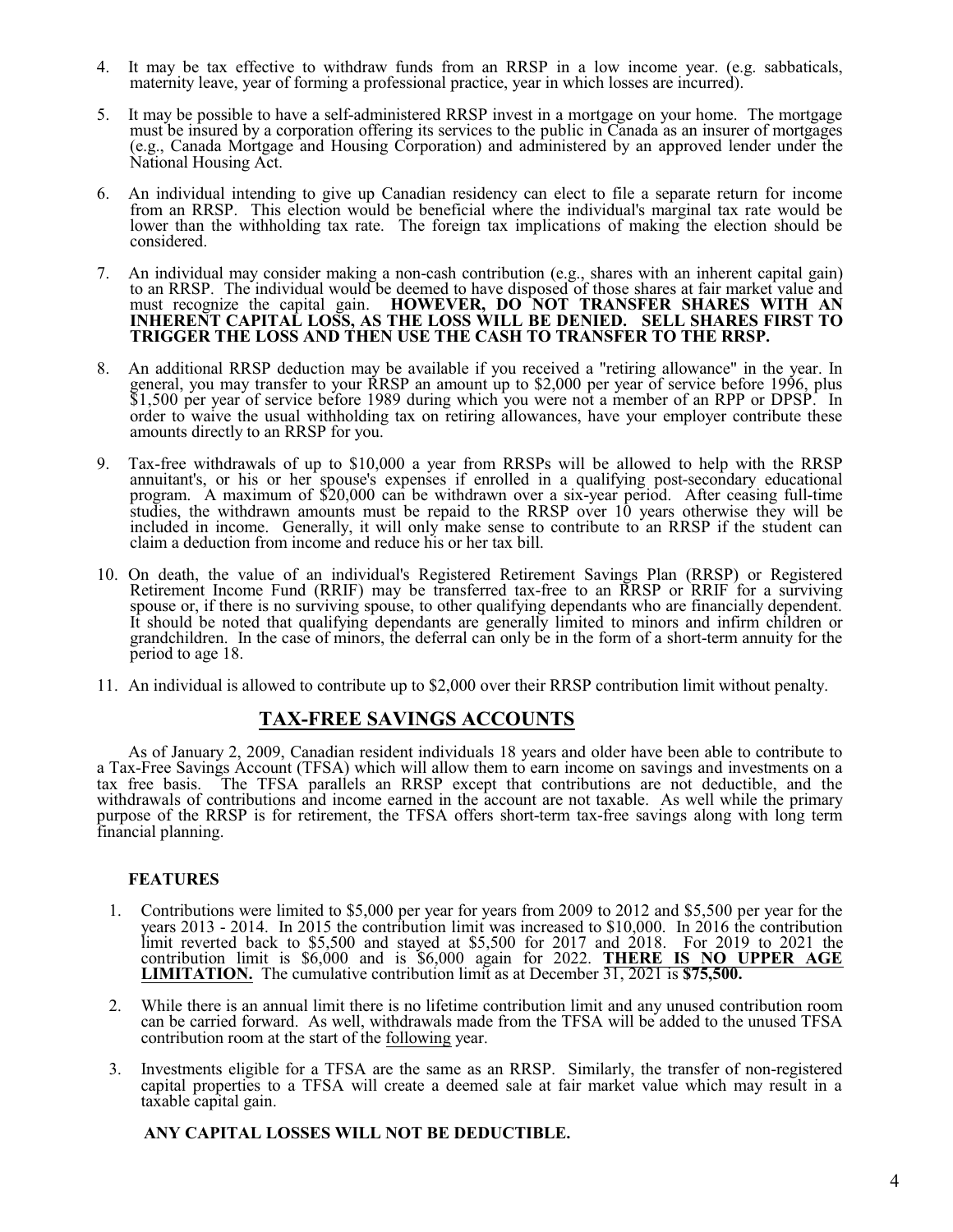- 4. Contributions to a TFSA of a spouse or child (18 or over) will not result in attribution to the contributor. The contribution must be within the available contribution room.
- 5. Withdrawals from a TFSA will not affect the eligibility for HST and Age credits or the Old Age Security and Child Tax Benefits.

#### **PEOPLE GET THEMSELVES INTO DIFFICULTIES WITH CRA BY WITHDRAWING MONEY FROM A TFSA AND THEN PUTTING IT INTO A TFSA AT ANOTHER FINANCIAL INSTITUTION. YOU NEED TO DO A "DIRECT TRANSFER" OF A TFSA FROM ONE FINANCIAL INSTITUTION TO ANOTHER, JUST AS PEOPLE COMMONLY DO WITH RRSP's.**

#### **HOWEVER**

**IF YOU DON'T DO A "DIRECT TRANSFER" AND WITHDRAW AN AMOUNT FROM YOUR TFSA DURING THE YEAR, RECONTRIBUTIONS NEED TO WAIT UNTIL THE NEXT CALENDAR YEAR. THE PENALTY FOR RECONTRIBUTING IN THE SAME CALENDAR YEAR AS YOUR WITHDRAWAL IS 1% PER MONTH FOR CONTRIBUTIONS OVER THE CUMULATIVE LIMIT.**

### **HOME BUYERS' PLAN**

**The Home Buyers' Plan allows FIRST TIME home buyers to withdraw up to \$35,000 each or \$70,000 per couple tax-free from their RRSPs to buy or build a qualifying home.**

#### **CONDITIONS:**

Participant must be the annuitant under the RRSP;

Participant must be a resident of Canada at the time the funds are received;

First-time participants have to be considered a first-time home buyer (participant or spouse must not have owned a home while occupying it as a principal place of residence in the last 5 years);

Participant has to buy or build a qualifying home before October 1, 2022 to withdraw for the 2022 year;

First-time participants have to be considered a first-time home buyer (participant or spouse must not have owned a home while occupying it as a principal place of residence in the last  $5$  years);

You can withdraw the RRSP either prior to the ownership of the qualifying home or up to 30 days after ownership of the qualifying home, provided you have signed a written agreement to buy or build a qualifying home.

#### *IF YOU HAVE MADE A CONTRIBUTION TO YOUR RRSP WITHIN 90 DAYS OF THE WITHDRAWAL, THE CONTRIBUTION WILL NOT BE DEDUCTIBLE.*

Over a period of no more than 15 years, the participant has to repay to their RRSP the amounts withdrawn under the Home Buyers' Plan. Each year, the participant has to repay 1/15 of the total amount withdrawn until the full amount is repaid. Participants in the 2021 Home Buyers' Plan will have to start their repayment in 2023 and end it in 2037. Participants can repay the amount sooner if they so choose.

If the participant designates an amount less than the amount that has to be repaid, the difference will have **TO BE INCLUDED AS INCOME**. If the participant designates more than the amount that has to be repaid, the balance due in later years is reduced (divide the balance to be repaid by the number of years remaining in your repayment period).

*If the participant dies, the full unpaid balance has to be included as income in the final tax return, unless the surviving spouse elects to make repayments into an RRSP. If the participant becomes a nonresident, the unpaid balance of the funds must be repaid or included as income in the year of non-residency. When you reach the age of 71, you can choose to repay the unpaid balance or include as income, for each later year it becomes due, the amount that would have been the annual repayment.*

An individual is allowed to participate in the plan even if the individual has previously owned a home. Such individuals have to qualify for the disability tax credit or be related to an individual who qualifies for such credit. The initial withdrawal need not be repaid before a second withdrawal occurs.

Any individual who fully repays a home buyers' withdrawal, may, in a subsequent year, be allowed another withdrawal subject to the above-noted conditions.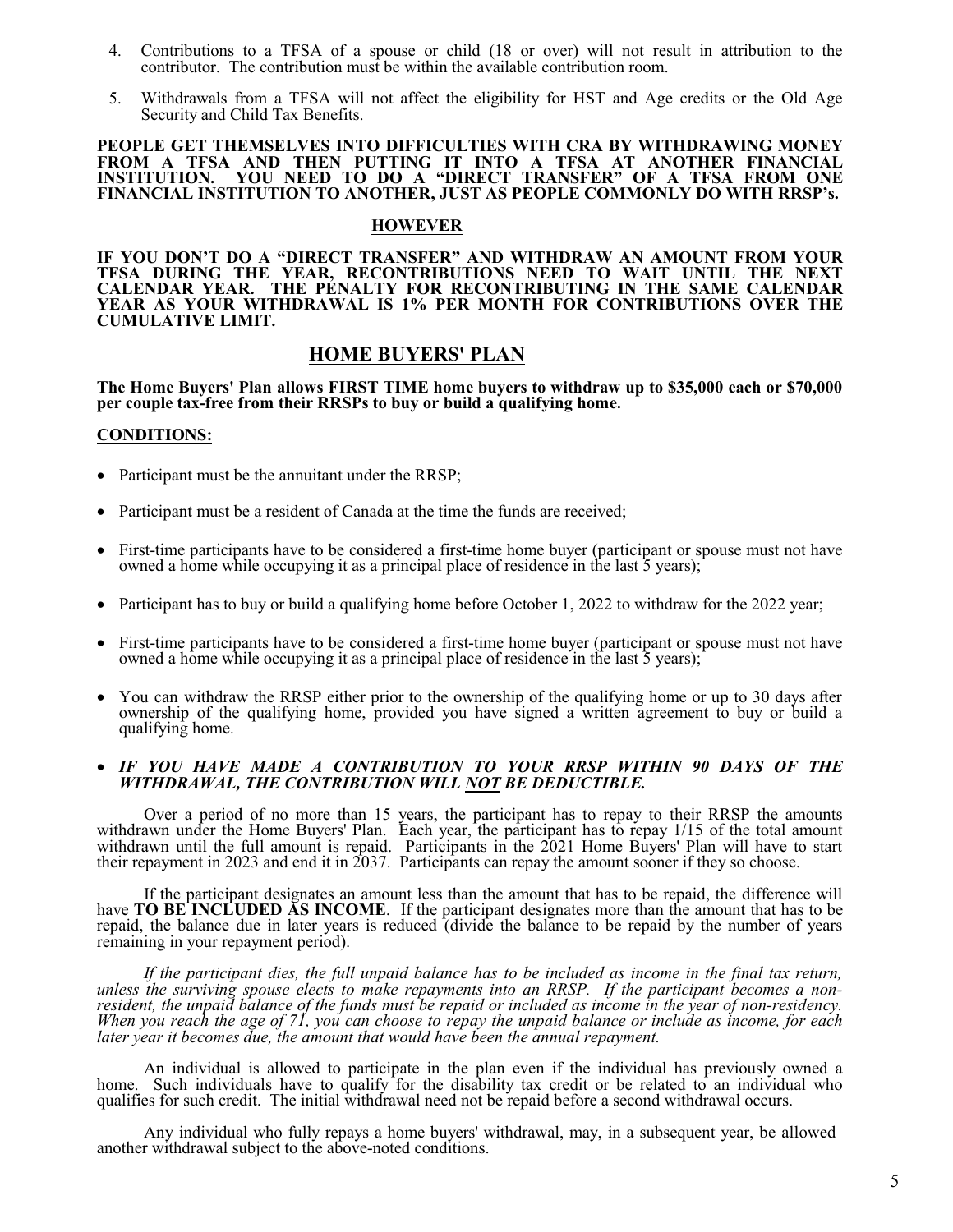## **SPLIT CPP PAYMENTS BETWEEN SPOUSES**

One way to avoid clawbacks and reduce tax-instalment payments is to split income sources between spouses. Many taxpayers are unaware that, as of January 1, 1987, rights to Canada Pension Plan retirement benefits can be assigned to a spouse, including a common-law spouse.

This is an excellent way of splitting the reporting of the CPP retirement income between spouses. For the purpose of income splitting, the benefits must be retirement benefits, and either a single or double assignment of benefits may be made.

Under a single assignment, only one spouse has applied for or is receiving the CPP retirement benefits. The other spouse will not have previously made CPP contributions and must be at least 60 years of age. The result of assignment is that part of the pension received by the contributor is paid to, and therefore reported by, each spouse on the tax return.

Under a double assignment, both spouses will be eligible to receive (or are receiving) CPP retirement benefits, but total benefits received by both will be distributed evenly. Total pensions payable to each individual will be split; that is, it is not possible to split only one spouse's CPP retirement pension. The amount that is split between spouses is calculated as 50% of the number of months in the marriage, divided by the number of months in the contributory period (starting from age 18 or January 1966). Retirement benefits from CPP do not qualify as "earned income for RRSP purposes."

In the year of death, premiums need only be paid up to the date of death, or in the year a taxpayer turns 70, no premiums are required after that month.

You can contact 1-800-277-9914 to set-up this split.

### **REGISTERED EDUCATION SAVINGS PLANS (RESPs)**

RESPs are plans which allow individuals to save money for a child's post-secondary education. Under these plans, individuals make contributions which are held in trust in order to generate income to be used to finance the post-secondary education costs of the trust beneficiaries. RESP contributions are not deductible to the contributor and may be returned to the contributor tax free. The income on contributions to the RESP accumulates tax free until distributed to the beneficiary of the plan. The income is then taxed in the hands of the beneficiary.

*The number of years in which contributions can be made after the opening of the plan is 31 years. For beneficiaries eligible for the disability tax credit (DTC) it is 35 years. The deadline for plan termination is the 35th anniversary of the opening of the plan. For those eligible for the DTC the termination is the 40th anniversary.*

The overall lifetime contribution limit is \$50,000 per beneficiary. The annual maximum contribution limit is \$50,000.

The major drawback to RESPs has been the risk created if funds were not used to pay for the postsecondary education of a trust beneficiary. For example, if an only child decided not to go to university, the contributor would receive back his contributions but forfeit any accumulated income. The risk has been largely removed. Contributors can receive RESP income directly if all named beneficiaries of the RESP are not pursuing post-secondary education by *age 31* and the plan is at least 10 years old.

The contributor will be allowed to transfer, on a tax deferred basis, RESP income (up to a lifetime limit of \$40,000) to a registered retirement savings plan (their own or a spousal plan). This applies provided that the contributor has RRSP deduction room for the year of the transfer at least equal to the amount of the transferred RESP income. RESP income in excess of RRSP deduction room will be subject to both tax at the contributor's regular tax rates and a special 20% penalty.

The government will provide a Canada Education Savings Grant (CESG) of 20% on the first \$2,500 of annual contributions made to RESPs for children up to age 18. The maximum grant will be \$500 per child per year. Families that miss contributions may catch up in later years, however the CESG will not exceed \$1,000 in any year. The lifetime CESG limit is \$7,200.

The grant and the investment income it generates will be paid to the student and taxed in the hands of the student while enrolled in eligible full-time post-secondary education or training programs. If the RESP beneficiary does not pursue higher education or training, the CESG must be repaid.

For 2022, the **additional** CESG rate on the first \$500 contributed to an RESP for a beneficiary who is a child under 18 years of age is:

40% (extra 20% on the first \$500), if the child's family has qualifying net income for 2021 of  $$50,197$  or less; or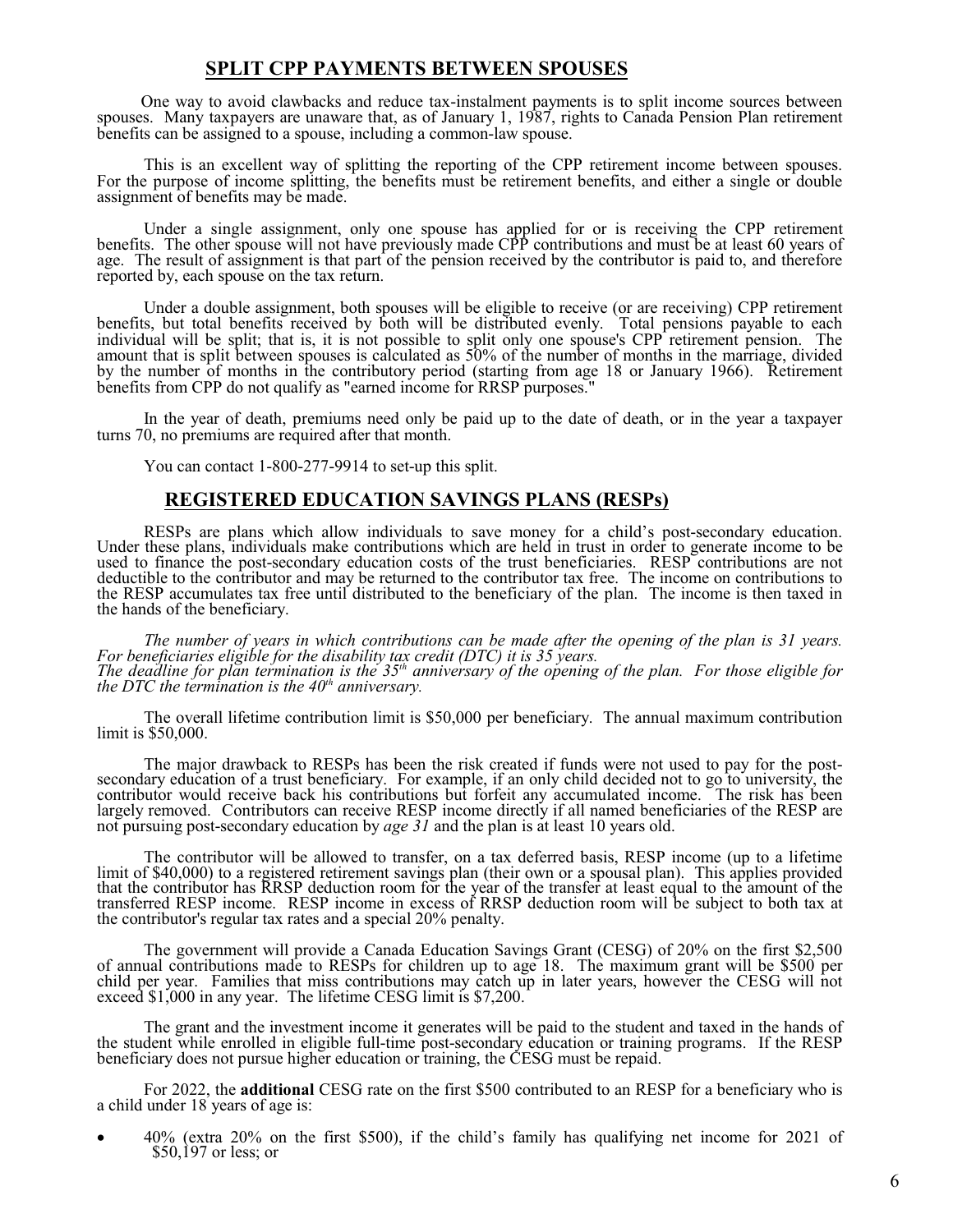30% (extra 10% on the first \$500), if the child's family has qualifying net income for 2021 of more than \$50,197 but less than \$100,392.

#### **WE HAVE ATTACHED A LIST OF THE MOST COMMON ITEMS WHICH PEOPLE FORGET TO OBTAIN. FAILURE TO GET THIS INFORMATION LENGTHENS THE PROCESSING TIME OF A RETURN.**

#### **THE DEADLINE FOR FILING YOUR 2021 INCOME TAX RETURN IS:**

### **MONDAY MAY 2, 2022.**

### **HOWEVER, WE WOULD APPRECIATE IF YOU CONTACTED OUR OFFICE AS EARLY AS POSSIBLE TO AVOID ANY LAST-MINUTE RUSH.**

On the following pages we have prepared for your convenience, a checklist of information that may be used in preparing your return. We ask that when you bring in your information you endeavour to provide us with all the appropriate data so that we can process your return efficiently.

Again, should you have any questions, please do not hesitate to contact us.

#### **PLEASE NOTE: AS WE ARE WORKING REMOTELY, IT WOULD BE PREFERABLE IF YOU COULD PLEASE SCAN AND UPLOAD YOUR INFORMATION TO OUR SECURED DROP BOX. THE LINK IS LISTED BELOW. ALTERNATIVELY, YOU CAN DROP OFF YOUR INFORMATION THROUGH OUR OFFICE MAIL SLOT.**

[dropbox.wolkin.ca](https://sfms.dscloud.biz:5001/sharing/o6mntZcr5)

Yours very truly,

#### *Ernie Wolkin, CPA, CA, TEP*

Wolkin & Associates, Chartered Professional Accountants 300 John Street Suite 500A Thornhill, Ontario L3T 5W4

Phone: (905)882-2100 Fax: (905)882-2104 Email: [ernie@wolkin.ca](mailto:ernie@wolkin.ca) Web: [www.wolkin.ca](http://www.wolkin.ca/)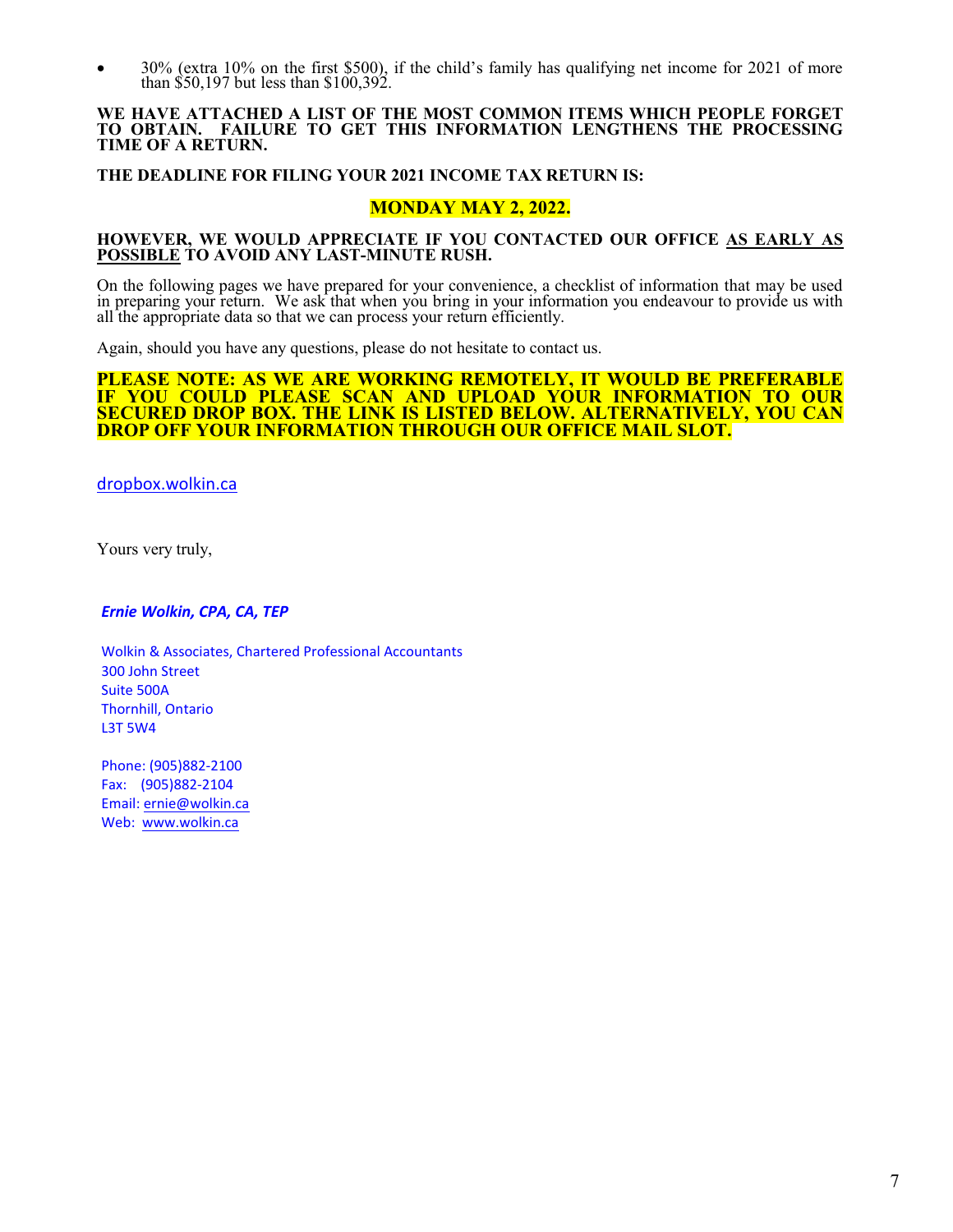## **THE MOST COMMON ITEMS WHICH PEOPLE FORGET TO**

### **OBTAIN BEFORE COMING TO OUR OFFICE**

### **TUITION RECEIPTS**

Form T2202A must be obtained. The student can go to the educational institution's web site and download the form. The university **DOES NOT** mail these out. Paid tuition receipts are **NOT** acceptable. For tuition paid outside of Canada, Form TL11A must be submitted.

# **CAPITAL GAINS (LOSS) REPORTS**

These are normally prepared by the brokerage firms upon **REQUEST ONLY**!! Some brokerage firms automatically send these out but others will not unless asked. They may give you a hard time but they will do it eventually. A **TRADING SUMMARY IS NOT SUFFICIENT**. It must be a **GAINS (LOSS) REPORT**. Don't take **NO** for an answer!!

# **T3 AND T5013**

The deadline for these forms is March  $31<sup>st</sup>$ , not February  $28<sup>th</sup>$ , like most forms. Please ensure that you have all of them. **IF YOU RECEIVE A LATE FORM AFTER FILING OF YOUR RETURN, PLEASE SEND IT TO US IMMEDIATELY.**

# **RRSP RECEIPTS**

Receipts for contributions made in the first 60 days of 2022 normally come separately after receipts for contributions made in calendar 2021. These amounts must be included on your 2021 return whether deducted or not in 2021.

### **NOTICES OF ASSESSMENT/REASSESSMENT**

Important carry-forward amounts can be found on these as well as any interest paid to you by CRA. This interest **MUST** be included in income in the year when received.

# **RENT/REALTY TAXES**

For low income earners, especially students, this can be a valuable credit. For students please remember that it is rent paid in calendar year 2021, **NOT THE SCHOOL YEAR!!!**

# **INSTALMENTS**

In February 2022 those people who have paid instalments in 2021 will receive a statement showing the total instalments paid in 2021. Please review this to ensure you have been correctly credited with all the instalments you have paid. We require a copy of this statement.

## **MISSING INFORMATION SLIPS**

**WE HAVE ENCOUNTERED NUMEROUS SITUATIONS WHERE CLIENTS HAVE NOT GIVEN US ALL OF THEIR INFORMATION SLIPS - FOR VARIOUS REASONS. IT IS YOUR RESPONSIBILITY TO ENSURE THAT WE HAVE ALL SLIPS OTHERWISE THE GOVERNMENT PENALTIES FOR UNREPORTED INCOME WILL BE 20% OF THE UNREPORTED INCOME IF YOU HAVE A PREVIOUS HISTORY OF NOT REPORTING INCOME IN ANY OF THE PAST 4 YEARS.**

**TANGERINE INTEREST**

**T5'S ARE NOT ISSUED BY TANGERINE UNLESS REQUESTED, SO PLEASE PROVIDE US THIS INCOME.**